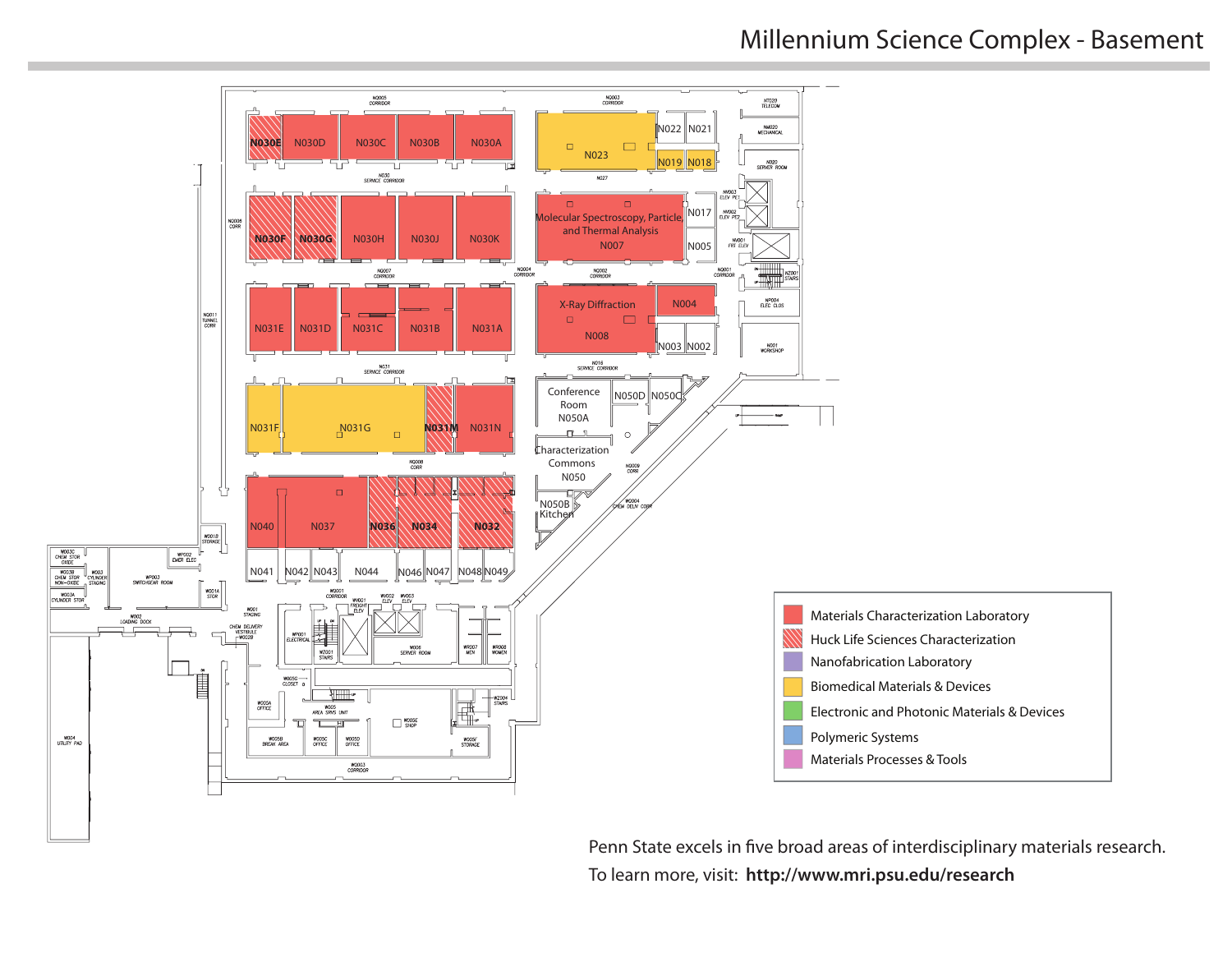Millennium Science Complex - First Floor



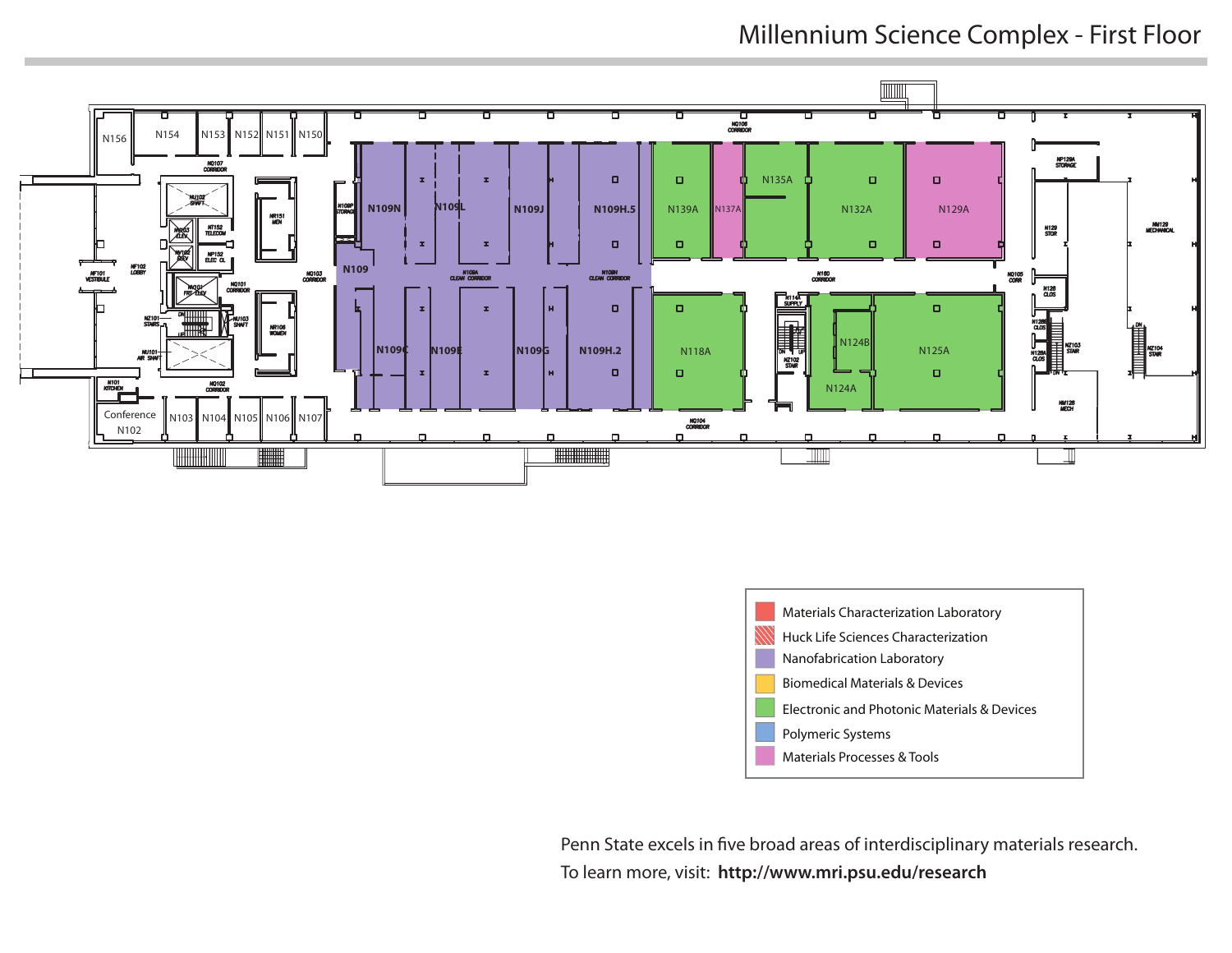## Millennium Science Complex - Second Floor